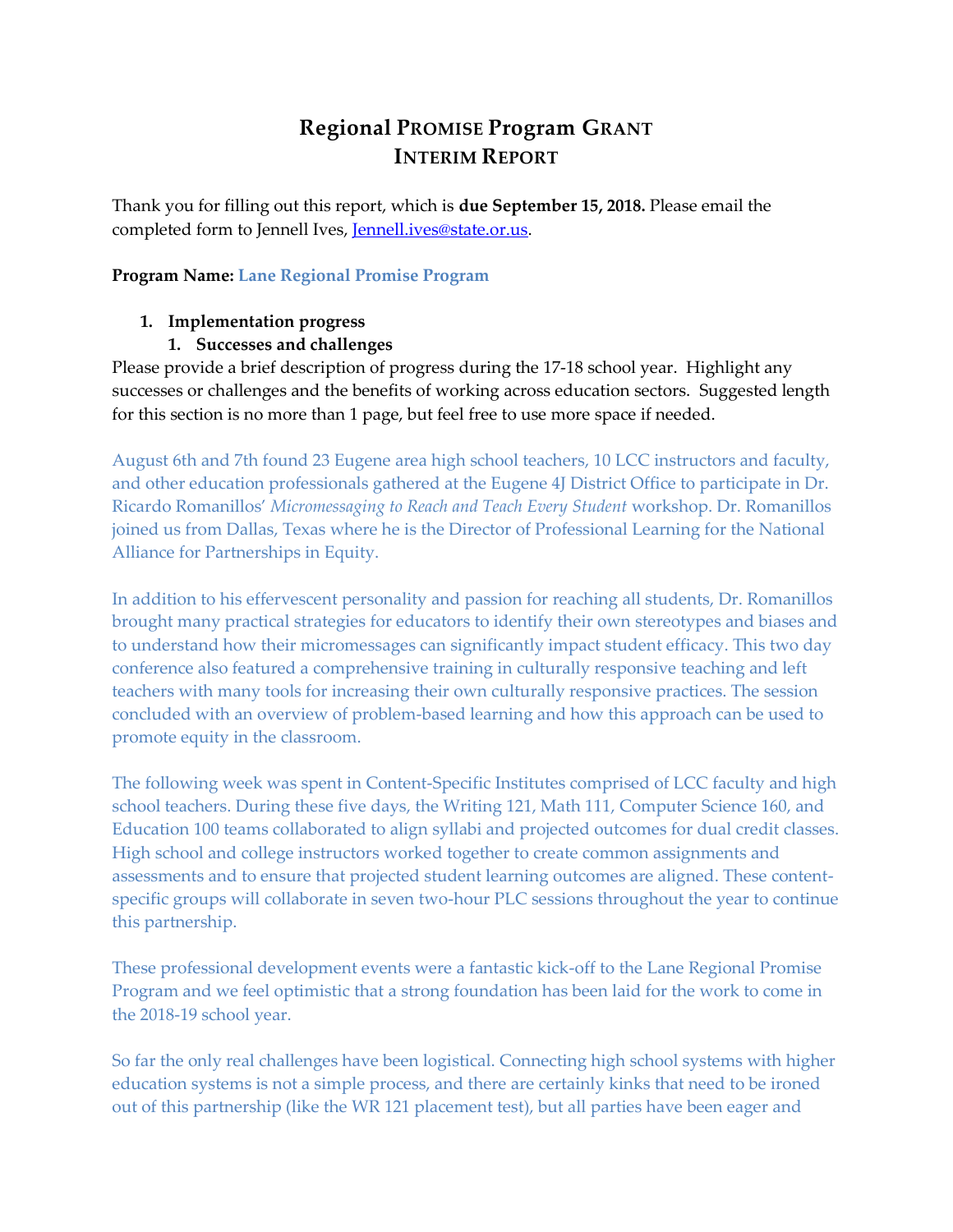willing to work toward the common goal of increasing dual credit opportunities for underrepresented student populations. I believe this collaborative spirit was born during the two days spent working with Dr. Romanillos.

Our initial collaboration with University of Oregon includes plans to provide an online platform for Lane Regional Promise teacher participants and LCC instructors to use. We would like to use the university's OBA system to build this platform to include shared curriculum, resources related to Dr. Romanillos's training, PLC information, student work samples, program forms and information, and other valuable resources. We are hopeful that our partnership with University of Oregon will grow next year to include complementary courses such as WR 122, ED 111, Math 112, and CS 199.

The benefits of working across education sectors are becoming evident. Lane Regional Promise is beginning to feel like a wide-reaching safety net which will catch students who might otherwise fall through the cracks of missed opportunities, while simultaneously improving opportunities for ALL Lane County students. There has been a lot of enthusiasm and support for this program as members of the community see the value of more dual credit opportunities and college/career readiness outreach.

#### **2. Summary information on implementation**

#### *Equity:*

Please describe activities implemented to date to increase the number of historically underrepresented students in accelerated learning opportunities.

Every aspect of Lane Regional Promise aims to increase the number of historically underrepresented students in accelerated learning opportunities. Dr. Ricardo Romanillos's two day training set an overarching theme of reaching out to a wider range of students for dual credit opportunities and his work with culturally responsive teaching, micromessaging, and problem-based learning will guide the PLC planning for the year. Dr. Romanillos will provide a remote training for PLC leads to ensure that the plans for the ongoing PLC sessions align with the program's goal to increase the number of traditionally underrepresented students in these accelerated classes.

Lisa Sequeira and Cassadie Ross will lead a counselor PLC group for schools participating in Lane Regional Promise dual credit classes. Through these PLC meetings, expanding and streamlining pathways for underrepresented student populations to career and college opportunities will be a focus.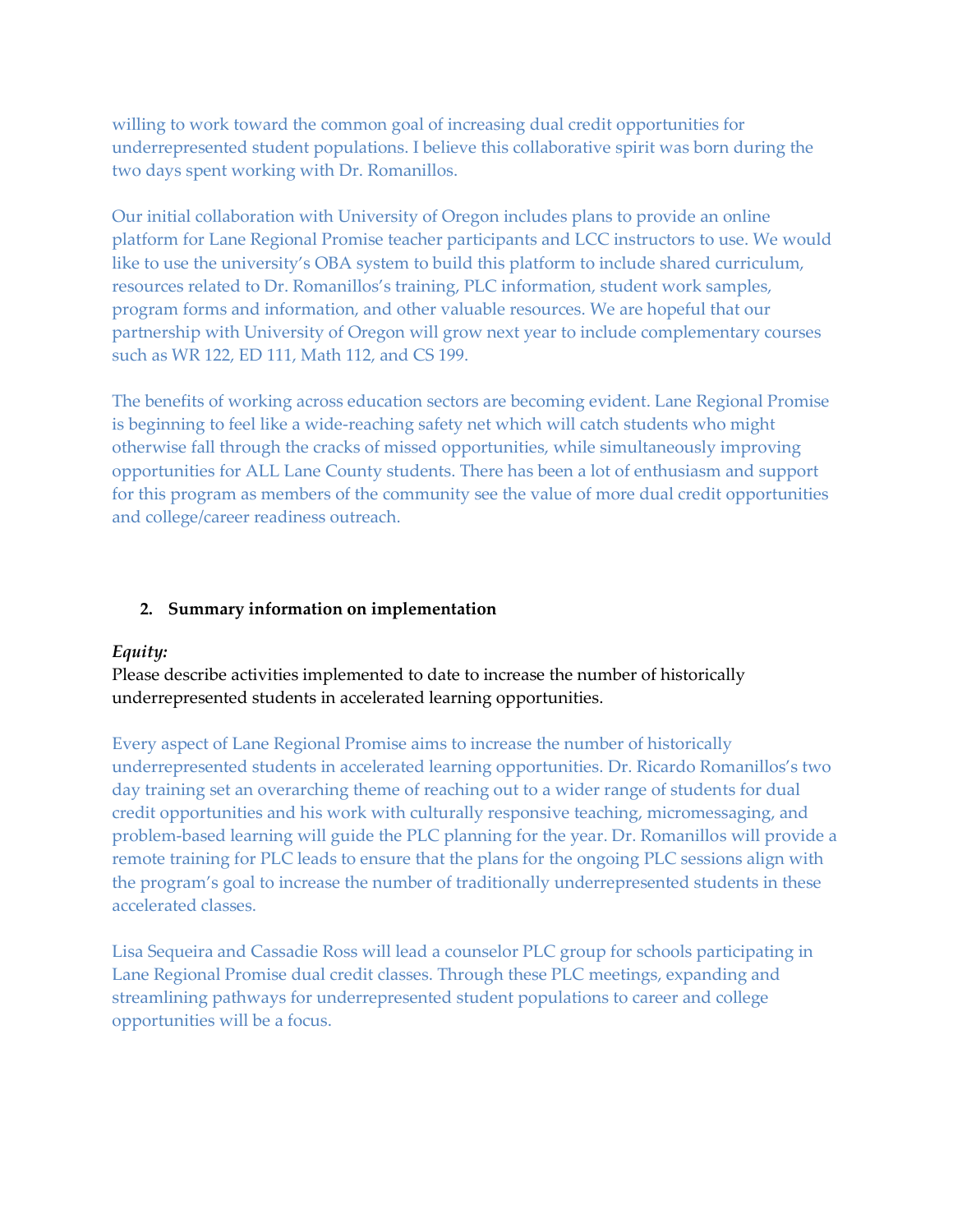*Professional Learning Communities (PLCs):* If your ACC expansion model funded by the grant involves PLCs, we'd like to know about the number of PLCs for each accelerated credit course or content area, the number of high school teachers and college faculty involved, the start date of the PLCs, and whether the PLCs are continuing. Please respond in the table below with one row for each college course with corresponding PLCs run during the summer of 2017 and later. Please also include information on counselor PLC and any other PLCs being offered as a result of this grant.

| ິດ- -- - -<br>College | Number of PLCs for  | Number of     | Number of     | What       | Is this PLC |
|-----------------------|---------------------|---------------|---------------|------------|-------------|
| course                | this course         | high school   | college       | was the    | continuing? |
| name or               |                     | teachers      | faculty       | start date |             |
| Content               |                     | /counselors   | participating | of the     |             |
| area (e.g.,           |                     | participating | in PLCs for   | PLCs?      |             |
| Writing               |                     | in PLCs for   | this course   |            |             |
| 121)                  |                     | this course   |               |            |             |
| <b>WR121</b>          | 7                   | 5             | 2             | 9/27/18    | <b>ves</b>  |
| <b>CS 160</b>         | 7                   | 6             |               | 12/7/18    | <b>ves</b>  |
| <b>ED 100</b>         | 7                   | 8             | 1             | 10/26/18   | <b>ves</b>  |
| Math 111              | 7                   | 6             | 3             | 9/26/18    | <b>ves</b>  |
|                       |                     |               |               |            |             |
|                       |                     |               |               |            |             |
|                       |                     |               |               |            |             |
| Counselor             | Number of PLCs for  | Number of     | Number of     | What       | Is this PLC |
| <b>PLC</b>            | counselors/Advisory | counselors    | college       | was the    | continuing? |
|                       |                     | participating | advisors      | start date |             |
|                       |                     | in PLCs for   | participating | of the     |             |
|                       |                     | this course   | in PLCs for   | PLCs?      |             |
|                       |                     |               | this course   |            |             |
| <b>TBD</b>            | <b>TBD</b>          | <b>TBD</b>    | <b>TBD</b>    | <b>TBD</b> | <b>TBD</b>  |
|                       |                     |               |               |            |             |

*College-going Culture:* For this section, please include numbers below of students participating in college-going culture activities as described in RFA. We are attempting to capture direct participation by students in activities (e.g., college visit) rather than indirect student participation (e.g., hiring a new college counselor).

- Number of students in 5-8<sup>th</sup> grade who have participated in college-going culture activities supported by the grant:
- Number of students in 9-12<sup>th</sup> grade who have participated in college-going culture activities (that are NOT classes) supported by the grant:

Describe partnerships and activities in your region that are building your college going culture.

Lisa Sequeira and Cassadie Ross will visit each participating high school and several feeder middle schools to assess the needs of individual schools and districts in order to support college-going cultures in unique buildings.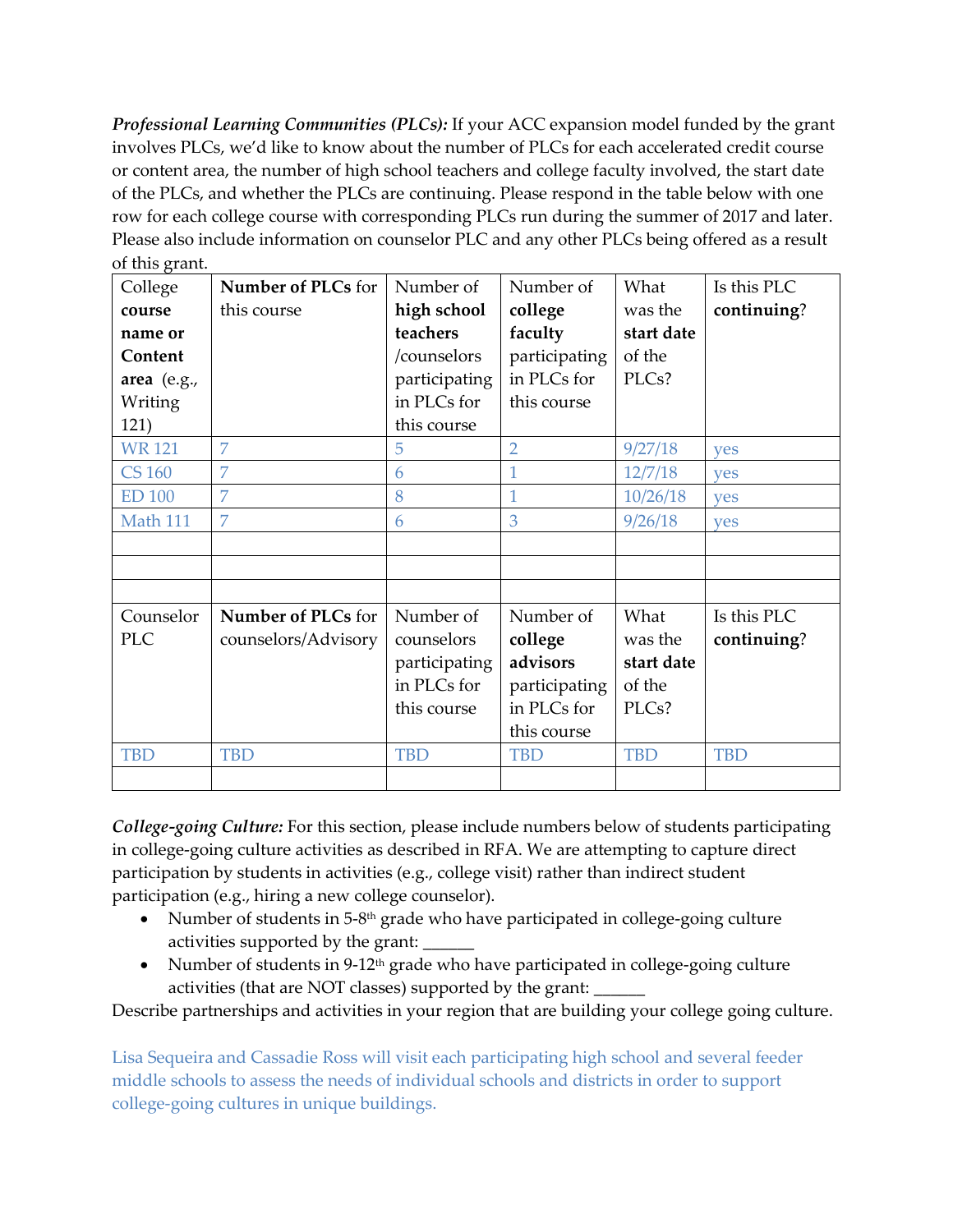Our counselor PLCs will include professional development modules designed and taught by LCC counselor Leslie Soriano and will focus on the promotion of equitable practices in career and college outreach.

Cassadie Ross is working with Lane ESD's African-American Student Success Navigator and the NAACP to provide personalized invitations to students and families for future dual credit class participation and career/college readiness events.

In addition, we are partnering with Centro Latino Americano to support their existing work in college readiness events.

# *New Accelerated College Credit (ACC) Classes:* **Number of new ACC classes in 2017-2018**

## **provided support through the grant:**

- **Number of high schools offering the new ACC supported by the grant (total high schools with the new offering): \_\_\_\_\_**
- **Number of high schools that previously had no ACC options but now have ACC options through the grant: \_\_\_\_\_**
- **Number of new college success or career exploration courses supported through the grant: \_\_\_\_\_**
- **Number of new ACC teachers in 2017/18 that are eligible to teach because of funding from the grant (that were previously not eligible to teach ACC): \_\_\_\_\_**
- **Number of high school students enrolled in new ACC classes: \_\_\_\_\_**
- **Number of students in college success or career exploration classes provided through the grant: \_\_\_\_\_**

Describe steps you are taking to communicate the course opportunities to schools, teachers, students, families, and the community.

Recruitment for the new courses began in spring 2018 and was done through school visits by Lane ESD staff and classroom visits by participating teachers. Administrators and counselors were informed of these new opportunities and encouraged student participation.

Course opportunities for 2019-20 will be communicated to schools and teachers in the spring, but we are optimistic that our participating teachers will be eager to share about their experiences with their colleagues throughout the school year. We will print flyers for teachers to display offering their dual credit courses and highlighting the advantages to participating in these opportunities. Through our counselor PLCs, counselors will become well-versed in the Lane Regional Promise course opportunities and promote them in their own school communities to include teachers, students, and parents.

#### **Individualized metrics**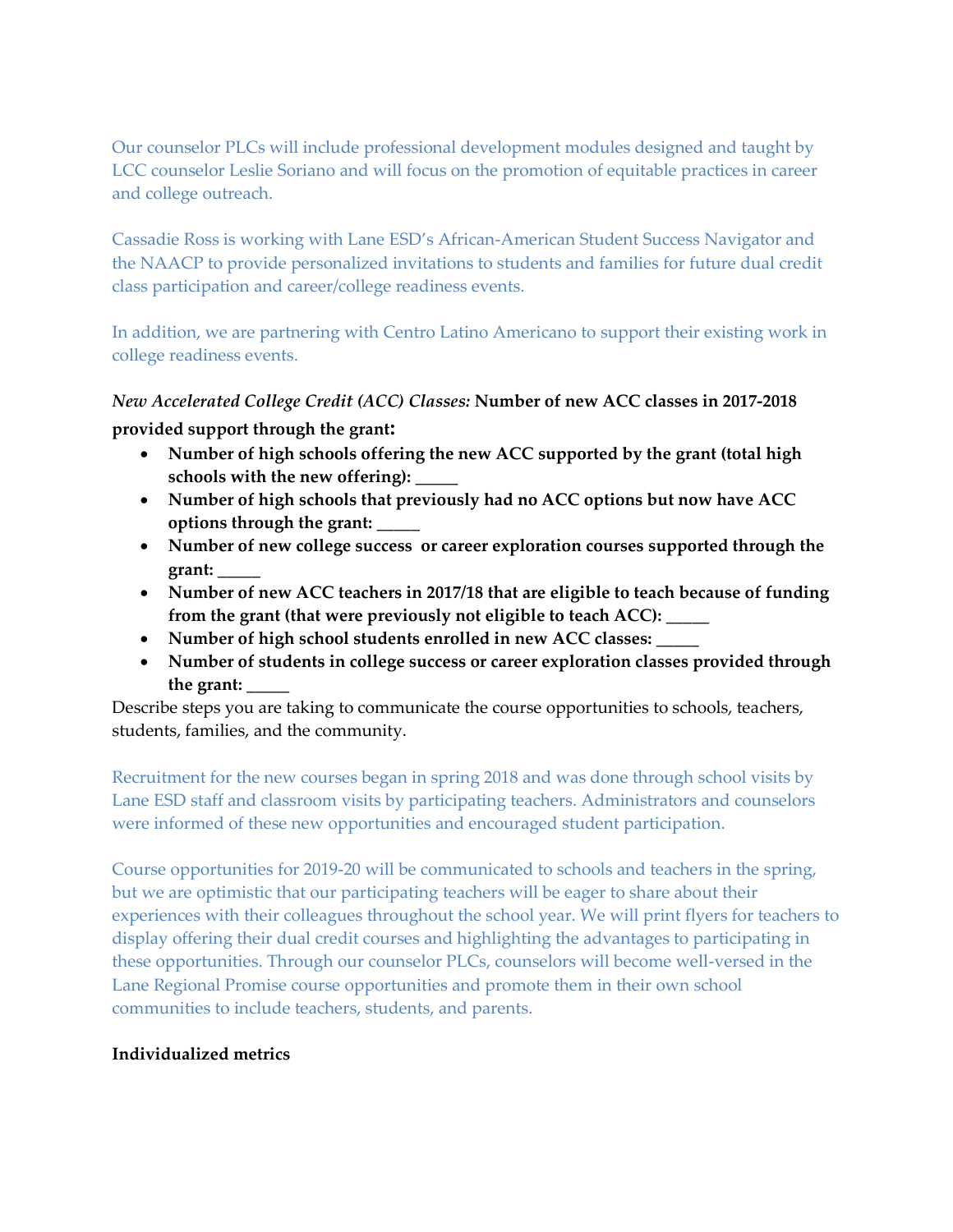We would like to give you the opportunity to report on individualized metrics as well as the common metrics detailed above. Please include a report on other metrics that your consortium is using to measure progress.

Lane County dual-credit enrollment for 2016-17: All Students 24.5% Economically Disadvantaged Students 23.7% Underserved Students 22.1% In one year of Lane Regional Promise Program implementation, we anticipate to increase these numbers by 10%.

Measurable outcomes for this program: Common college course offerings Professional Learning Communities Career and College exploration opportunities

#### **Testimonials and Images:**

If you have testimonials, news items, or images you would like to share to help us communicate about the impact of the Regional Promise programs are having in your community please attach them to the report.

**Comments from our teachers following Dr. Romanillos's** *Micromessaging to Reach and Teach Every Student:*

*I've been interested in the concept of implicit bias for a few years now, but understanding the micromessages, especially the inadvertent ones, that stem from those biases and the need to control that messaging in order to maintain equitable opportunities for all students has been a wonderful concept on which to reflect.*

*Simply an awareness of the messages I might be inadvertently sending to students. Brought the issue of equity to the forefront again, which was a great reminder as I begin planning my courses this year.*

*It was a nice reminder of why teaching is so important.*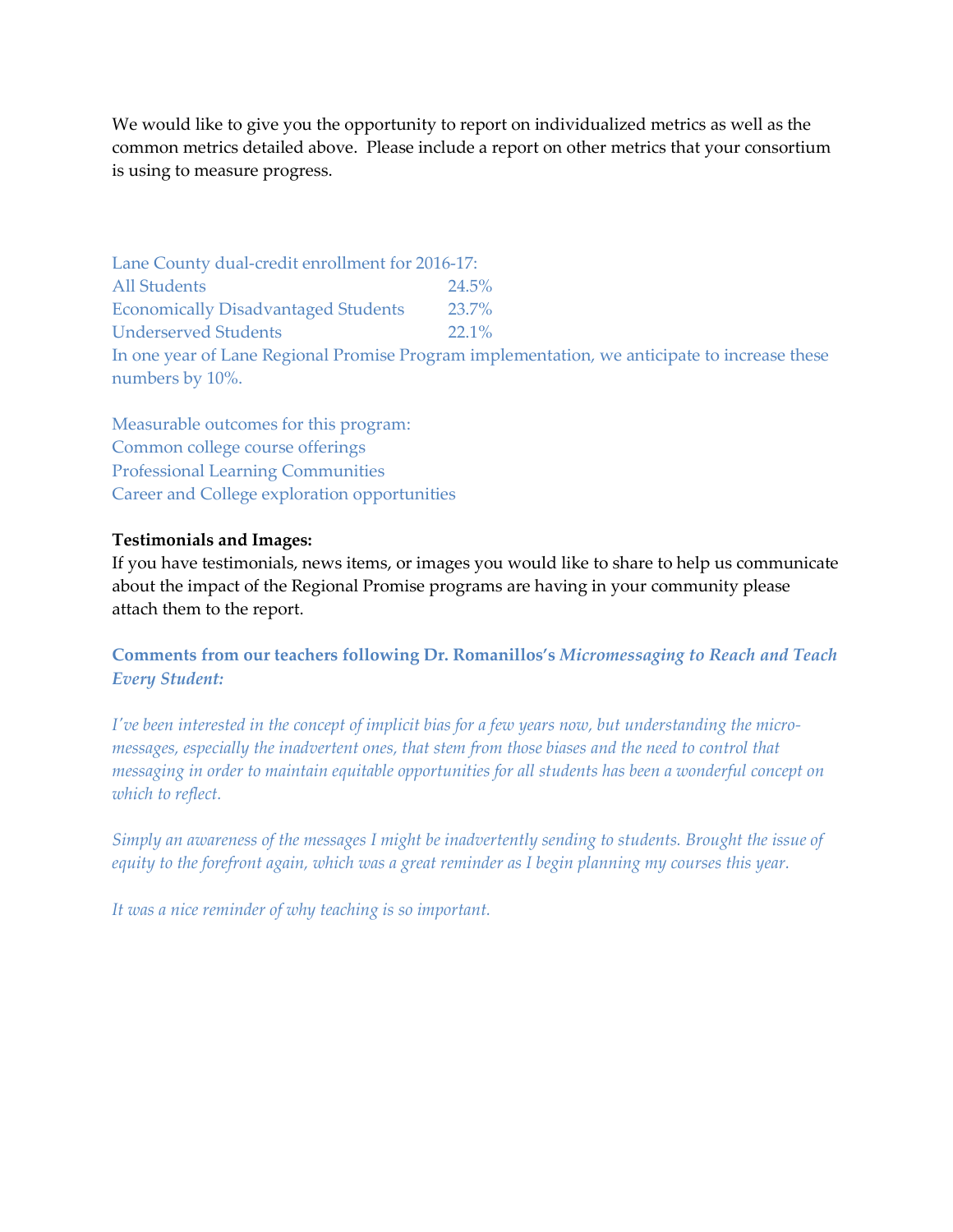

**High school teachers and LCC faculty discussing plans for future PLC work during the NAPE training.**

# **Comments from teachers after participating in the 5 day Content-Specific Institute with LCC instructors:**

*I thought it was a breath of fresh air to have professional development with other math professionals that was so content specific. I don't have any specific thoughts on how to make it better, but I think now that folks have been through it for one year everybody knows what to expect and those involved in the future will be more confident as to what needs to happen and what will be helpful. With that said, I though the LCC staff did a fantastic job of making sure we felt supported and that we felt ready to move forward with the class.*

*It was great! Instructors were great, they provided lots of resources and were very organized and helpful. Best use of my time.*

*I truly enjoyed it.*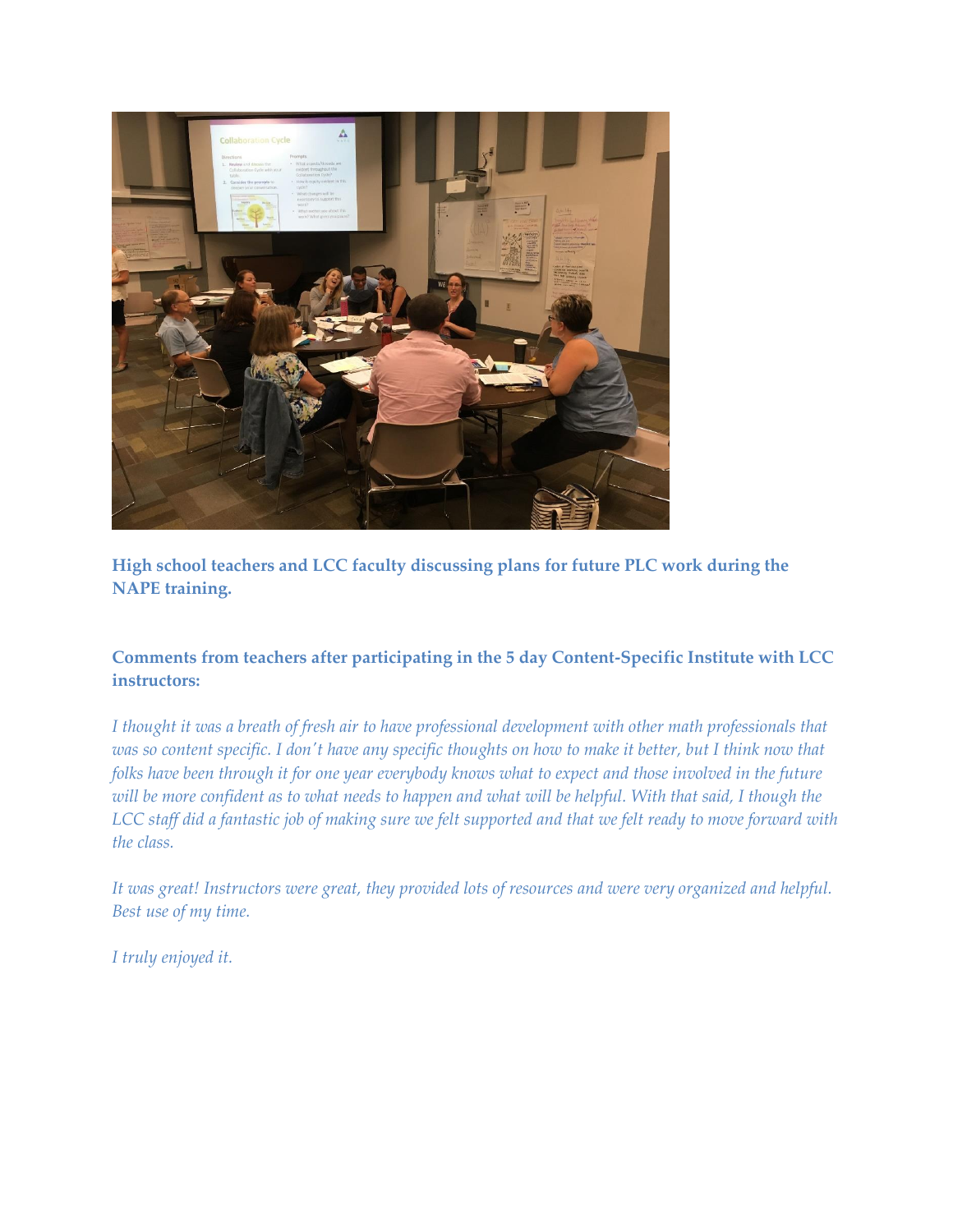

**Jack the dog thoroughly enjoyed ED 100**

# **Community Events:**

This month, the Lane Regional Program staff (in collaboration with Huerto de la Familia/Family Garden and Lane STEM Hub) planned and hosted a community harvest festival event. Huerta de la Familia is a local non-profit organization that teaches and helps Latino families grow their own vegetable garden on a donated plot of land.

Fiesta de Cosecha (Harvest Celebration) is an inaugural collaboration between Huerto de la Familia, Lane ESD, and Lane Regional Promise. This project had two main goals.

- 1. Community building event where families in the Organic Garden Program would have a chance to celebrate the hard work they put into growing their own food over the growing season.
- 2. Outreach to Latino families about S.T.E.M educational opportunities available for their children and encourage parents to utilize them.

**Comments from Heurto de la Familia's Marissa Zarate (event organizer):**